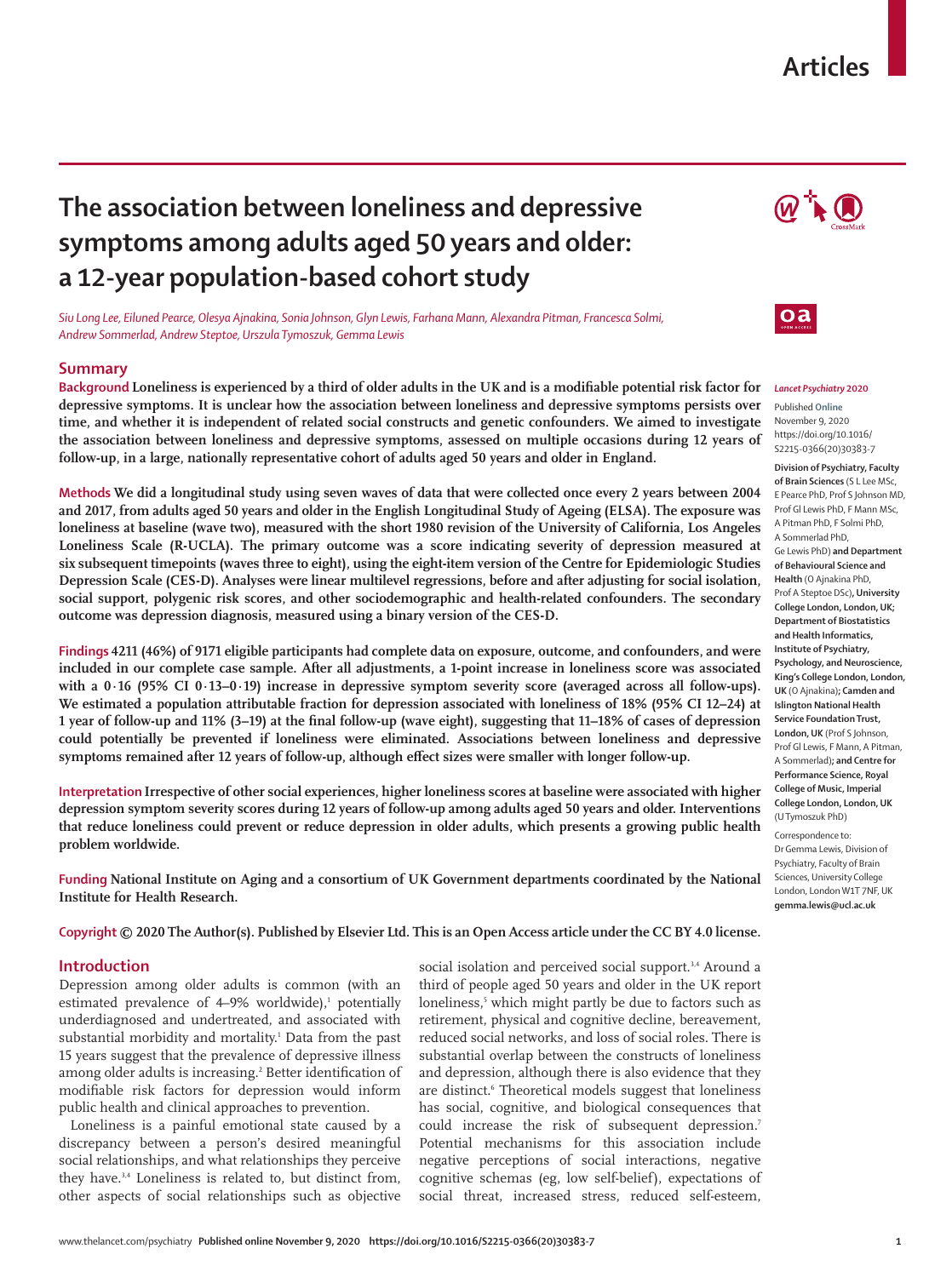## **Research in context**

### **Evidence before this study**

We searched PubMed, the American Psychological Association PsycInfo and PsycArticles, and the CINAHL databases for studies published in English from database inception to June 30, 2020, which investigated loneliness and depressive symptoms in older adults, using the approved Medical Subject Headings terms "loneliness" and "depressive disorders, major". We also manually searched reference lists of identified studies. Many studies have examined the association between loneliness and depression but most previous studies were cross-sectional. Of the longitudinal studies, many were limited by small unrepresentative samples, single-item measures of loneliness, single follow-ups or short follow-up periods, or inadequate adjustment for confounders. Several longitudinal studies used cross-lagged panel analyses. Although these models are valuable for comparing bidirectional relationships, they often do not have follow-up periods of longer than 2–3 years and are susceptible to time-varying confounding. No previous large longitudinal study had adjusted for potential genetic confounders. Longitudinal studies which had adjusted for a broad range of social relationships that are related to, but distinct from, loneliness (such as objective isolation and social support) were also scarce.

#### **Added value of this study**

To our knowledge, this is the first large longitudinal study of the association between loneliness and subsequent depression, which used repeated measures of depressive symptoms over a long follow-up period and adjusted for other social constructs and potential genetic confounders. We found that, irrespective of other social experiences, loneliness was associated with an increased risk of subsequent depression, and this risk persisted for up to 12 years after the loneliness was reported.

## **Implications of all the available evidence**

Clinicians should be aware that older adults who report being lonely are at increased risk of developing depressive symptoms, and approaches to reduce loneliness should be considered. Such approaches could include social prescribing, psychological therapies that target negative cognitions, social skills training, psychoeducation, and supported socialisation (offering people support and guidance to select and attend activities). From a public health perspective, our results suggest that strategies which reduce or prevent loneliness in the general population could reduce the burden of future depression among older adults.

and biological effects on the stress response and inflammation.7 There is also evidence that loneliness is associated with anticipated rejection and reduced reward responsiveness to positive stimuli.7

Many studies have examined the relationship between loneliness and depression in older adults, but these studies have had limitations.<sup>8,9</sup> There have been several cross-sectional studies,10–16 but it is impossible to rule out reverse causation in studies with a cross-sectional design. Longitudinal studies are essential to establishing whether loneliness precedes depressive symptoms, which is a necessary condition for identifying loneliness as a potentially causal, and hence targetable, risk factor for depression.

Existing longitudinal studies also have had limitations. Several small longitudinal studies (ie, sample sizes of less than 400 participants) have found evidence that higher levels of loneliness are associated with future depressive symptoms among older adults.<sup>17-22</sup> Some of these studies used clinical<sup>17,20</sup> or convenience<sup>21</sup> samples, which introduces selection bias and reduces generalisability. Small studies might also not be statistically powered to produce valid and precise results.<sup>23</sup>

Several large population-based cohort studies have reported positive associations between loneliness and subsequent depression, $24-28$  although one study found no evidence of a relationship.29 Most of these studies used single-item measures of loneliness $24-29$  which, compared with multi-item loneliness scales, are more susceptible to social desirability biases. Two large population-based cohort studies have found positive associations between loneliness, assessed using multi-item scales, and a single follow-up measure of depressive symptoms 2 years later.<sup>26,27</sup>

Studies with longer follow-up periods or repeated assessments of the depression outcome are scarce, $19,27-29$ but would provide evidence on how the association between loneliness and depression changes over time. This evidence would strengthen causal inferences and inform the timing of interventions to prevent depression. To our knowledge, the longest follow-up in any previous study has been 7 years, but this study found no evidence of an association between loneliness and depressive symptoms.<sup>29</sup> The extent to which the association persists over time is therefore unclear. There have been three studies with repeated assessments of loneliness and depression, but these studies have used cross-lagged panel analyses.19,27,28 Although these models are valuable for comparing bidirectional relationships, they often do not have follow-up periods of longer than 2–3 years (because each outcome follows the exposure immediately before it).

Loneliness is associated with objective social isolation and perceived social support, and it is possible that associations between loneliness and depressive symptoms are confounded by these related social experiences. Only one large cohort study adjusted for a broad range of social constructs and confounders related to loneliness. An independent association between loneliness and depressive symptoms was reported, although this study used a single-item loneliness measure and a single follow-up.<sup>26</sup> If there is an independent influence of loneliness,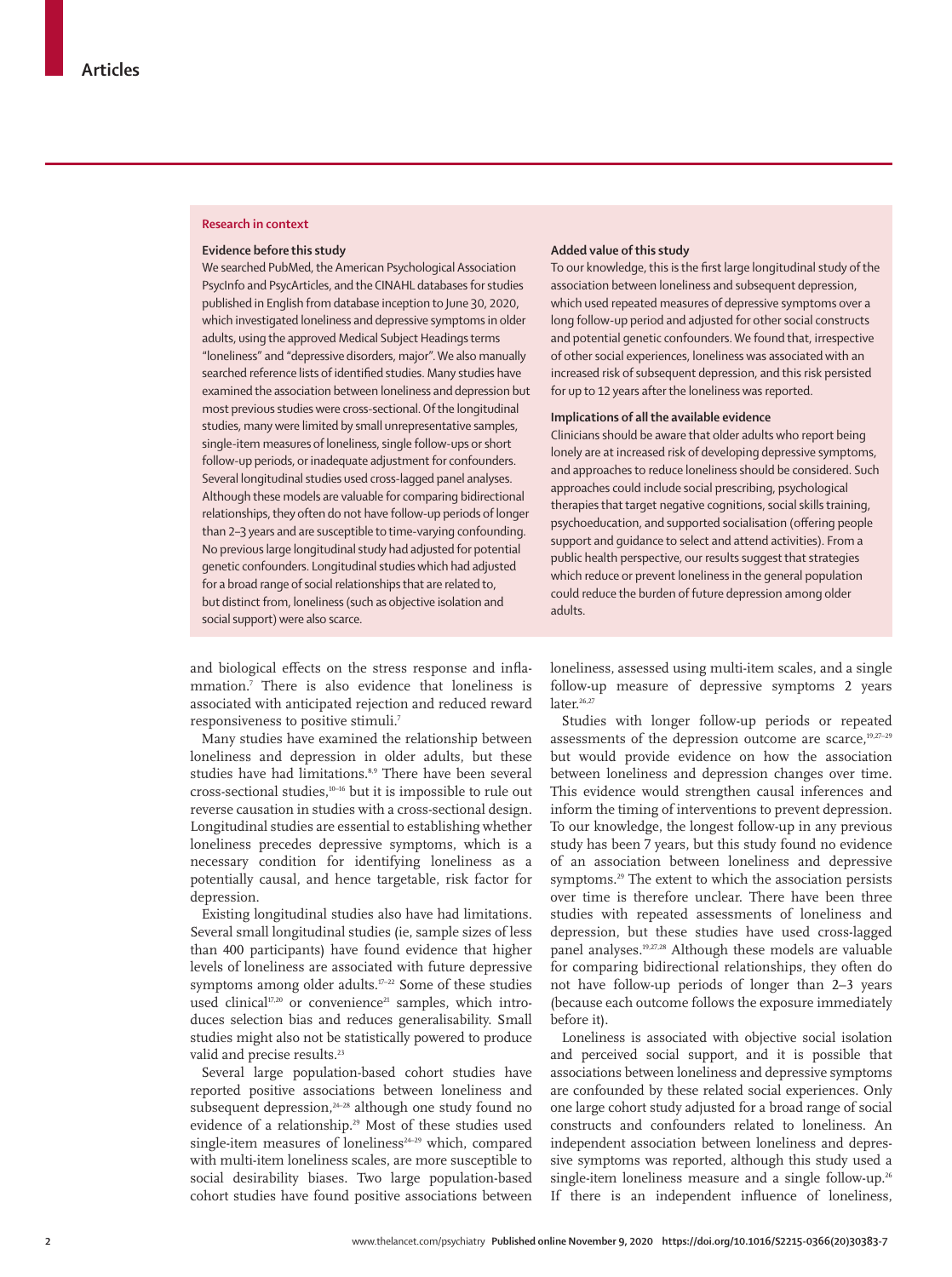irrespective of other social experiences, it would suggest that interventions need to target loneliness, in addition to targeting social isolation and providing social support.

Loneliness and depression are moderately heritable.<sup>30,31</sup> Molecular investigations reveal substantial overlap between genes that influence loneliness and genes that influence depression.<sup>32</sup> This overlap could introduce genetic confounding of associations between loneliness and depression which, as far as we know, has never been investigated. One way to account for possible genetic confounding is to adjust for polygenic risk scores. Gene variants are derived from genome-wide association studies and combined into a single polygenic risk score, which captures part of an individual's genetic susceptibility to the outcome (eg, depression or loneliness).<sup>33</sup>

We aimed to test the hypothesis that loneliness is associated with more severe symptoms of subsequent depression, and to build on existing evidence by using a large, nationally representative cohort of adults aged 50 years and older with a 12-year follow-up period.

## **Methods**

## **Study design and participants**

The English Longitudinal Study of Ageing (ELSA) began in 2002 and is an ongoing study of the health, social, and economic lives of the population aged 50 years and older in England.<sup>34</sup> The core ELSA sample in wave one of the study was recruited from households that participated in the 1998, 1999, or 2001 Health Survey for England (HSE)—a large nationally representative annual household survey that monitors trends in the population's health. Eligibility criteria for ELSA were: belonging to a household participating in the HSE, in which at least one person agreed to be contacted; date of birth before March 1, 1952 (ie, aged 50 years or older when the study began); and living in a private household in England at the time of the first wave of fieldwork (11 578 eligible households and 18813 individuals).<sup>34</sup> Partners of eligible participants who were younger than 50 years of age and people who had joined households since the HSE were also invited. The household response rate was 70% and the individual response rate was 67%. The total sample of 12 099 participants at wave one of ELSA consisted of 11 391 core members, 636 partners aged younger than 50 years, and 72 new partners aged 50 years and older. The mean age of the sample was 65 years (SD  $10\cdot 75$ ).<sup>34</sup> The ELSA sample is periodically refreshed with additional participants aged 50 years and older, drawn from other HSE waves. The wave one ELSA sample was compared with national census data and was deemed representative of the non-institutionalised general population in England aged 50 years and older.<sup>34</sup>

Participants were followed-up with a survey once every 2 years, until 2016 or 2017. Loneliness was first assessed at wave two (in 2004–05), which was used as the baseline for our study cohort (n=9432, 82·8% of the core wave one sample). ELSA data are publicly available and were downloaded from the [UK Data Service](https://ukdataservice.ac.uk). For waves one to eight, the UK Data Service contains a single [ELSA data](https://www.elsa-project.ac.uk/accessing-elsa-data) file containing the majority of variables relating to the ELSA interviewer visit.

Ethical approval for ELSA was obtained from the London Multicentre Research Ethics Committee. All participants provided informed consent.

#### **Procedures**

Depressive symptoms in the previous week were assessed at every timepoint using the eight-item version of the Centre for Epidemiologic Studies Depression Scale (CES-D). Scores ranged from 0 to 8, and higher scores indicated greater severity of depressive symptoms. The eight-item CES-D is widely used in older adults and has been validated against the 20-item version, showing good validity and reliability.<sup>35</sup> The CES-D contains an item that asks whether respondents have felt lonely. Consistent with other studies,19,36 we removed this item to avoid overlap with the loneliness scale, which might inflate associations. The CES-D showed good internal consistency before ( $\alpha=0.78$ ) and after ( $\alpha=0.76$ ) removing the loneliness item, at each wave. Our primary outcome was CES-D scores (using seven items, with loneliness removed) after the baseline assessment of loneliness (waves three to eight), as a repeated measure. Our secondary outcome was depression measured using a binary version of the CES-D. The recommended score cutoff approximating clinical diagnosis of depression on the eight-item CES-D (including the loneliness item) is 3 or higher.<sup>37</sup> For our revised seven-item scale (with the loneliness item removed), we used a score cutoff of 2 or higher, which resulted in the same prevalence of depression as the cutoff of 3 or higher on the eight-item version of the CES-D.

Loneliness was measured at waves two to eight. At each of these waves the three-item short 1980 version of the University of California, Los Angeles Loneliness Scale (R-UCLA) was used.38 We used the baseline scores from wave two as the main exposure for loneliness. The scale asks "how often do you feel you lack companionship?", "how often do you feel left out?", and "how often do you feel isolated from others?". Response options for each item are "hardly ever or never" (equating to a score of 1), "some of the time" (a score of 2), or "often" (a score of 3). Total scores for the scale range from 3 to 9, and higher scores indicate greater loneliness. The scale has been used extensively with older adults, with good internal reliability ( $α=0.78$ ).<sup>36</sup>

We selected confounders on the basis of existing studies and theoretical assumptions. We assumed that these variables were potential alternative explanations for the association between exposure and outcome. It is possible that associations between loneliness and depressive symptoms are confounded by related social experiences.<sup>19</sup> We therefore adjusted for measures of social network size, frequency of social contact, participation in social

For more on **UK Data Service** see <https://ukdataservice.ac.uk> For more on **ELSA data** see [https://www.elsa-project.ac.uk/](https://www.elsa-project.ac.uk/accessing-elsa-data) [accessing-elsa-data](https://www.elsa-project.ac.uk/accessing-elsa-data)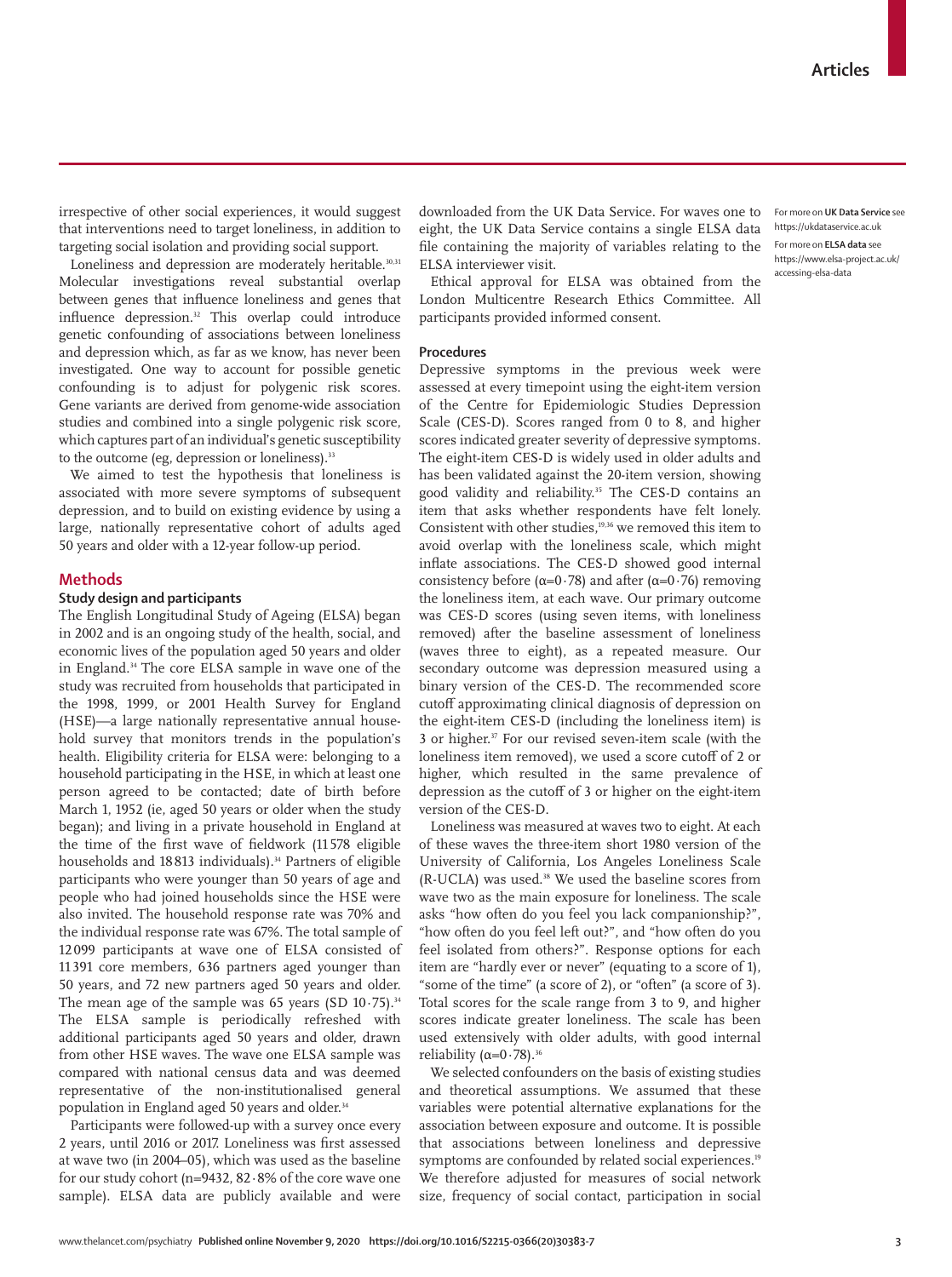See **Online** for appendix

groups, and perceived social support. These measures were from wave two and are described in the appendix (p 3). Consistent with other studies, $36$  we assumed that objective social isolation (having little social contact with others) would be captured by social network size, frequency of social contact, and participation in social groups. We also adjusted for: polygenic risk scores for loneliness and depressive symptoms, age, sex, ethnicity, marital status, level of education, employment status, wealth, long-term physical illness, mobility impairment, pain, body-mass index, waist circumference, cognitive function, and baseline depressive symptoms. Wealth is generally used as the measure of socioeconomic resources in ageing studies because of the difficulty in income measurement in retired people.<sup>36</sup> Even among those who work, incomes are often reduced at older ages because part-time work is more common. All confounders were measured at wave two and are described in the appendix (pp 4–6).

## **Statistical analysis**

Analyses were done using Stata 14. For descriptive analyses, we dichotomised loneliness scores (<6 or  $\geq 6$ )<sup>36</sup> and compared characteristics of these groups using means with SD or frequencies with percentages. We did not use sample weights in our main analyses because weights were derived using many of the variables used as confounders, and can lead to overadjustment.<sup>39</sup> We included the sample weights in our multiple imputation sensitivity analysis. We defined our complete case sample as those who had data on loneliness exposure, confounders, and at least one depressive symptom severity score outcome.

We used linear multilevel regressions to examine associations between loneliness (wave two; continuous exposure) and subsequent depressive symptom severity (waves three to eight; continuous outcome). Repeated depressive symptom severity measurements were clustered within individuals, with a random intercept for individual, random slopes according to time (time defined according to wave of follow-up) and heteroscedasticityconsistent SEs. Multilevel models maximise the use of longitudinal data, adjust for the correlation between repeated measures within individuals, increase statistical power and precision (relative to traditional regression), and estimates are weighted for missing data between waves.

We built the regression model in ten stages (appendix p 7). Model one tested the univariable association between loneliness and depressive symptom severity. In model two we added continuous linear variables, and quadratic time variables were added in model three (we excluded the quadratic time variables if there was no evidence of a non-linear influence of time on depressive symptoms). In model four, we added the social variables and in model five, polygenic risk scores were added. In model six we added sociodemographic factors and, in model seven, health indicators. In model eight, we added baseline depressive symptoms. We investigated whether the association was modified by age or sex, using interaction terms. To investigate whether the association between loneliness and depressive symptoms differed according to timepoint, we calculated an interaction between loneliness and time. We calculated interactions between loneliness and linear time and quadratic time, to obtain global p values. If there was evidence of interaction, we estimated associations between loneliness and depressive symptoms at each timepoint.

As a secondary outcome, we used a binary depression variable and logistic multilevel models. We calculated the population attributable fraction (PAF; the proportion of cases of depression that could be prevented if the influence of loneliness was removed).

We did several sensitivity analyses to explore the robustness of our results. First, as depressive symptom severity scores were positively skewed, we analysed our primary outcome using a negative binomial model. Second, as loneliness is time-varying, we analysed panel data with loneliness (exposure) and depressive symptom severity (outcome) from waves two to eight, using linear multilevel regression. From this model we extracted the association between loneliness and depressive symptoms before and after adjustments, and the fixed-effect (withinperson) change in depressive symptoms according to change in loneliness. Finally, we re-ran analyses of the primary and secondary outcome with the loneliness item included in the CES-D. We compared the PAF from logistic models with and without the loneliness item.

We compared the characteristics of those with complete (on all variables used in the analyses) and missing data, using independent  $t$  tests and  $\chi^2$  tests. As a sensitivity analysis, we replaced missing data on confounders and outcome (missing data shown in figure) using multiple imputation with chained equations. Polygenic risk score data cannot be imputed using standard procedures due to linkage disequilibrium. We assumed data were missing at random (ie, that missing data were associated with observed data),<sup>40</sup> and imputed 25 datasets. To predict missing values, we used all baseline characteristic variables and several auxiliary variables including tobacco smoking, alcohol use, hearing or vision impairment, household size, and whether the respondents had children, measured at wave two. We applied the population weight from wave two to the imputation model to improve representativeness of the sample to the population. Imputed datasets were combined and analyses were re-run using Rubin's rules.40

## **Role of the funding source**

The funders of the study had no role in study design, data collection, data analysis, data interpretation, or writing of the report. The corresponding author had full access to all the data in the study and had final responsibility for the decision to submit for publication.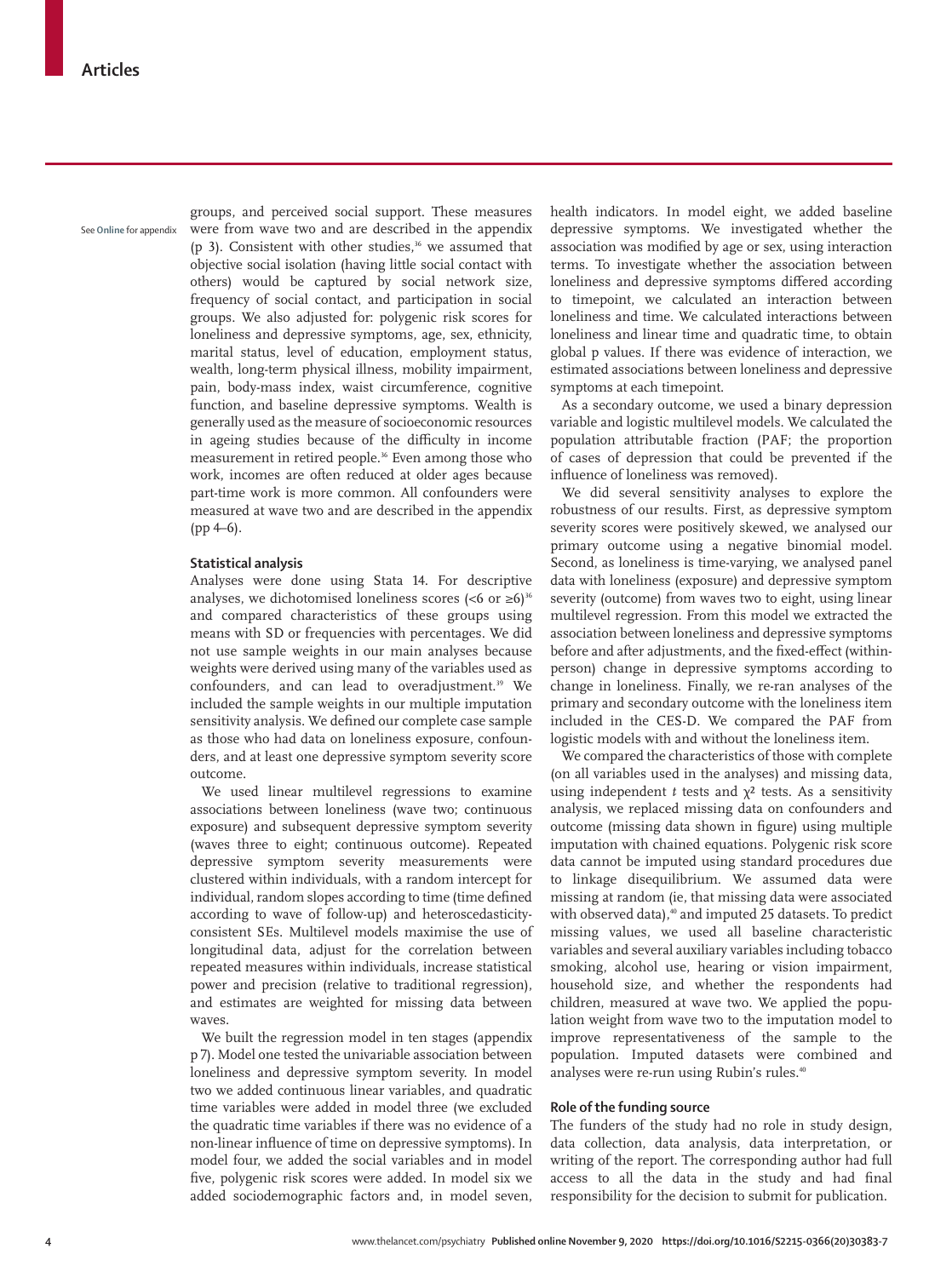## **Results**

Of 9171 eligible participants, our complete case sample included 4211 participants (46%; figure) aged 52–101 years (mean 65·1, SD 8·9); 2310 (55%) were female, 2785 (66%) were unemployed or retired, and 4211 (100%) were white (table 1, appendix pp 8–9). The mean loneliness score at baseline (wave two) was 4·12 (SD 1·50). Mean depressive symptom severity scores increased slightly over time and were higher in the group with high loneliness scores (score of  $\geq 6$ ; table 2). At baseline, 17% of the sample had a depression severity score of 2 or higher on the CES-D and this was similar during follow-up. At baseline, there was a moderate positive correlation between loneliness and depression (Pearson's correlation coefficient 0·44 when including the CES-D loneliness item and 0·49 when not including the loneliness item).

Compared with those with low loneliness scores (score of  $\leq 6$ ), participants with high loneliness scores ( $\geq 6$ ) were on average older and a higher proportion were female, unmarried, unemployed, and had lower level of education and wealth (table 1). The group with high loneliness scores also had more physical illnesses, mobility impairment, and pain, as well as more severe depressive symptoms, lower levels of social support, smaller social network sizes, and less frequent social contact. However, participation in social groups was more common in the group with high loneliness scores (table 1).

Participants with missing data were older than those in the complete case sample and more likely to be unmarried, from an ethnic minority, and of lower socioeconomic status (appendix pp 8–9). Participants with missing data also had higher scores on loneliness, depressive symptoms, and social isolation, and were more likely to have experienced mobility impairment or be often troubled with pain (appendix pp 8–9).

In the univariable model (model one), a 1-point increase in loneliness was associated with a 0·38 (95% CI 0·35–0·41) increase in depressive symptoms on average across all follow-ups (table 3). There was evidence of a small increase in depressive symptoms over time (model two,  $p=0.0016$  and no evidence that this was non-linear (model three,  $p=0.55$ ). There was little change in the association between loneliness and depressive symptoms after adjusting for other social experiences and polygenic risk scores. The association remained but was attenuated after further adjustment for sociodemographic and health-related confounders (0·29 [95% CI 0·26–0·32]; model seven, table 3). Adjusting for baseline depressive symptoms reduced the effect estimate by around half, but evidence for the association remained (0·16 [0·13–0·19]; model eight, table 3). There was no evidence that the association between loneliness and depression was modified by age ( $p=0.33$ ) or sex ( $p=0.24$ ). Effect estimates for social experiences related to loneliness, and polygenic risk scores, are reported in the appendix (p 12).



#### *Figure:* **Study flowchart**

ELSA=English Longitudinal Study of Ageing. \*This was the sample size after using multiple imputation to replace data missing for confounders and outcome; exposure data were not imputed. †Confounders were social network size, social contact frequency, participation in social groups, perceived social support, age, sex, ethnicity, marital status, level of education, employment status, wealth, long-term physical illness, mobility impairment, pain, body-mass index, waist circumference, cognitive function, polygenic risk scores, and depressive symptoms at baseline (wave two).

The magnitude of the association between loneliness and depressive symptoms reduced as follow-up progressed (interaction term coeffecient –0·01 [95% CI –0·019 to –0·009]; p=0·031; table 4). Evidence of the association remained at wave eight, representing a 12-year interval between loneliness and depressive symptoms (table 4). We found no evidence for a non-linear influence of time on the association between loneliness and depressive symptoms (p=0·40; from interaction between loneliness and quadratic time).

We found the same pattern of association between loneliness and depression when using a binary depression variable (appendix p 10). The PAF for depression associated with loneliness was estimated to be 18% (95% CI 12–24) at the first follow-up (wave three) and 11% (3–19) at the final follow-up (wave eight).

In the sensitivity analysis, primary outcome results were similar when using a negative binomial model (appendix pp 13–14). In panel analyses using a timevarying loneliness exposure, primary outcome results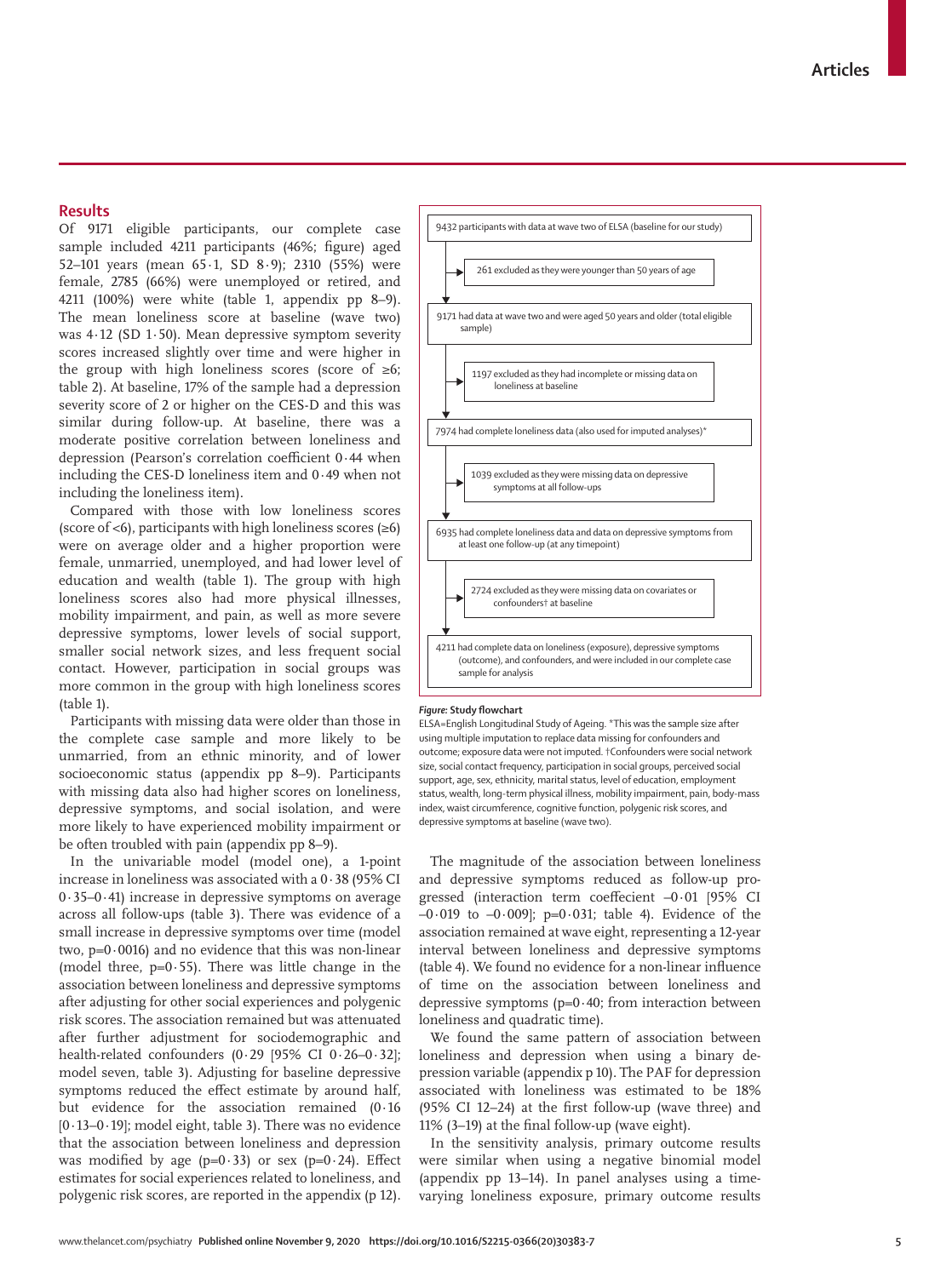|                                               | Overall (n=4211)<br>Loneliness |                    |                    |                      |
|-----------------------------------------------|--------------------------------|--------------------|--------------------|----------------------|
|                                               |                                | High* (n=714, 18%) | Low† (n=3497, 82%) | p value              |
| Sex                                           |                                |                    |                    |                      |
| Female                                        | 2310 (55%)                     | 460 (64%)          | 1850 (53%)         | < 0.0001             |
| Male                                          | 1901 (45%)                     | 254 (36%)          | 1647 (47%)         | $\ddotsc$            |
| Marital status                                |                                |                    |                    |                      |
| Married                                       | 2954 (70%)                     | 309 (43%)          | 2645 (76%)         | < 0.0001             |
| Unmarried‡                                    | 1257 (30%)                     | 405 (57%)          | 852 (24%)          | $\ddot{\phantom{a}}$ |
| Level of education                            |                                |                    |                    |                      |
| Higher (degree level and higher)              | 603 (14%)                      | 71 (10%)           | 532 (15%)          | < 0.0001             |
| Intermediate (school qualifications)          | 2272 (54%)                     | 361 (51%)          | 1911 (55%)         | $\ddot{\phantom{a}}$ |
| No formal qualification                       | 1336 (32%)                     | 282 (39%)          | 1054 (30%)         | $\ddotsc$            |
| Employment status                             |                                |                    |                    |                      |
| Employed                                      | 1426 (34%)                     | 189 (26%)          | 1237 (35%)         | < 0.0001             |
| Unemployed or retired                         | 2785 (66%)                     | 525 (74%)          | 2260 (65%)         | $\ddot{\phantom{a}}$ |
| Wealth quintile                               |                                |                    |                    |                      |
| 1 (least wealthy)                             | 490 (12%)                      | 148 (23%)          | 342 (10%)          |                      |
| $\overline{2}$                                | 742 (18%)                      | 151 (21%)          | 591 (17%)          |                      |
| 3                                             | 896 (21%)                      | 140 (20%)          | 756 (22%)          |                      |
| $\overline{4}$                                | 1014 (24%)                     | 150 (21%)          | 864 (25%)          |                      |
| 5 (wealthiest)                                | 1069 (25%)                     | 125 (18%)          | 944 (27%)          | < 0.0001             |
| Long-term physical illness                    |                                |                    |                    |                      |
| Yes                                           | 2297 (55%)                     | 467 (65%)          | 1830 (52%)         |                      |
| No                                            | 1914 (45%)                     | 247 (35%)          | 1667 (48%)         | < 0.0001             |
| Mobility impairment                           |                                |                    |                    |                      |
| Present                                       | 2313 (55%)                     | 487 (68%)          | 1826 (52%)         | < 0.0001             |
| Absent                                        | 1898 (45%)                     | 227 (32%)          | 1671 (48%)         |                      |
| Often troubled with pain                      |                                |                    |                    |                      |
| Yes                                           | 1140 (33%)                     | 350 (49%)          | 1140 (33%)         | ÷.                   |
| <b>No</b>                                     | 2357 (67%)                     | 364 (51%)          | 2357 (67%)         | < 0.0001             |
| Score of 2 or higher on CES-D                 |                                |                    |                    |                      |
| Yes                                           | 729 (17%)                      | 301 (42%)          | 428 (12%)          |                      |
| No                                            | 3482 (83%)                     | 413 (58%)          | 3069 (88%)         | < 0.0001             |
| Participation in social groups                |                                |                    |                    |                      |
| Yes                                           | 960 (23%)                      | 188 (26%)          | 772 (22%)          | 0.014                |
| No                                            | 3251 (77%)                     | 526 (74%)          | 2725 (78%)         | $\ldots$             |
| Age, years                                    | 65.1(8.9)                      | 66.1(9.6)          | 64.9(8.8)          | 0.0010               |
| Depressive symptom severity score at wave two | 1.2(1.6)                       | 2.2(2.1)           | 0.9(1.4)           | < 0.0001             |
| $(range 0-8)$                                 |                                |                    |                    |                      |
| Social support score (range 0-36)             | 23.2(7.2)                      | 18.1(6.9)          | 24.2(6.8)          | < 0.0001             |
| Social network size score (range 0-30)        | 7.3(4.2)                       | 6.1(3.9)           | 7.5(4.2)           | < 0.0001             |
| Social contact frequency score (range 0-18)   | 9.0(3.0)                       | 8.2(3.1)           | 9.1(3.0)           | < 0.0001             |
| Body-mass index, kg/m <sup>2</sup>            | 26.8(7.0)                      | 26.6(7.9)          | 26.9(6.8)          | 0.40                 |
| Waist circumference, cm                       | 93.8(17.4)                     | 93.2(18.3)         | 93.9(17.2)         | 0.34                 |
| Overall cognitive function§                   | 0.0(1.0)                       | $-0.3(1.1)$        | 0.1(1.0)           | < 0.0001             |

Data are n (%) or mean (SD). CES-D=Centre for Epidemiologic Studies Depression Scale. R-UCLA=the short 1980 version of the University of California, Los Angeles Loneliness Scale. \*Participants who scored 6–9 on R-UCLA. †Participants who scored less than 6 on R-UCLA. ‡Single, divorced, separated, or widowed. §Assessed using neuropsychological tests of immediate and delayed verbal memory, prospective memory, verbal fluency, cognitive speed and attention, and time orientation.

*Table 1:* **Baseline characteristics of the complete case sample, overall and by loneliness score**

were similar, though the association was stronger and there was no evidence that it reduced with time (appendix p 15). Primary and secondary outcomes remained similar when including the CES-D loneliness item (appendix pp 16–19). 95% CIs overlapped with those in the primary analysis but PAFs were slightly higher when including the CES-D loneliness item (23% [95% CI 17–28] at the first follow-up and 16% [8–22] at the final follow-up). In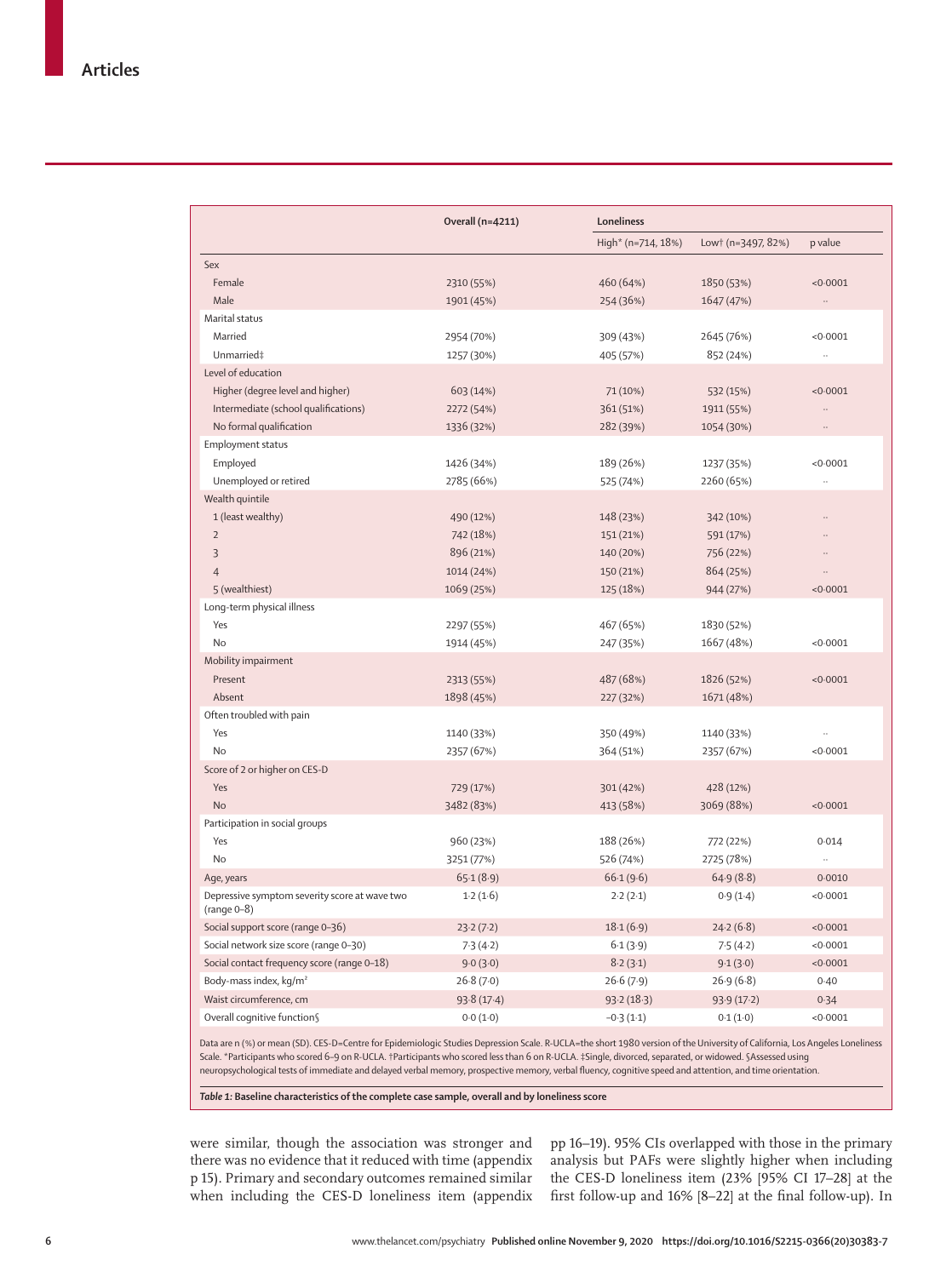the multiple imputation analyses, results were similar and we found the same pattern of the association remaining but attenuating as follow-up progressed (appendix pp 20–21).

## **Discussion**

In this large, prospective cohort of adults aged 50 years and older, loneliness was associated with increased severity of depressive symptoms over a 12-year follow-up period, independent of objective social isolation, social support, and other potential confounders including polygenic risk scores. The size of the association reduced as follow-up progressed, but loneliness remained associated with increased severity of depressive symptoms 12 years later.

To our knowledge, this study is the first large, longitudinal investigation with multiple waves of follow-up and a nationally representative sample of older adults to adjust for a broad range of social experiences related to, but distinct from, loneliness. We adjusted for polygenic risk scores along with other confounders which, as far as we know, most previous studies have not accounted for. The repeated assessments of depression every 2 years allowed us to investigate the persistence of associations between loneliness and depression over a 12-year follow-up period.

We used self-reported depression measures, which could lead to more measurement error than clinical interviews. However, we would expect such measurement error to be random with respect to our hypotheses. Depressive symptoms exist as a continuum and symptom measures capture variation in severity, as well as increasing statistical power and reducing observer bias. The CES-D has shown high sensitivity and specificity in similar community samples.<sup>35</sup> There are also potential limitations in how we assessed loneliness. For example, there are distinctions between emotional and social loneliness, and it is possible the R-UCLA scale focuses on emotional loneliness.3 Alternative scales such as the De Jong Gierveld scale can be separated into social and emotional loneliness factors, allowing comparisons between the two.<sup>3</sup>

Attrition is a limitation of all cohort studies. Our complete case sample with data on all variables differed systematically from the overall sample, which could lead to bias. In sensitivity analyses using multiple imputations our findings were unaltered, suggesting they were unlikely to be due to selection bias. Although we cannot be certain that data were missing at random (an assumption of multiple imputation), the large amount of data in ELSA allowed us to identify several variables associated with missingness, supporting the plausibility of the missing-at-random assumption. We cannot exclude the possibility that data were missing not at random, which could lead to biases not corrected by multiple imputation. For example, if participants with more severe loneliness and depressive symptoms were

|                       | Overall    | Loneliness        |            |          |  |
|-----------------------|------------|-------------------|------------|----------|--|
|                       |            | High <sup>*</sup> | Lowt       | p value‡ |  |
| Wave three $(n=4060)$ | 1.16(1.64) | 2.25(2.15)        | 0.94(1.41) | < 0.0001 |  |
| Wave four (n=3651)    | 1.13(1.64) | 2.09(2.09)        | 0.93(1.46) | < 0.0001 |  |
| Wave five (n=3387)    | 1.26(1.70) | 2.21(2.08)        | 1.07(1.54) | < 0.0001 |  |
| Wave six $(n=3142)$   | 1.14(1.63) | 2.06(2.07)        | 0.96(1.46) | < 0.0001 |  |
| Wave seven $(n=2751)$ | 1.17(1.59) | 2.13(2.04)        | 0.98(1.41) | < 0.0001 |  |
| Wave eight (n=2449)   | 1.14(1.53) | 2.06(1.96)        | 0.97(1.37) | < 0.0001 |  |

Data are mean (SD). The number of participants with complete data on all variables at each wave varies because there were a different number of people with depression data at each wave (due to attrition). R-UCLA=the short 1980 version of the University of California, Los Angeles Loneliness Scale. \*Participants who scored 6–9 on R-UCLA. †Participants who scored less than 6 on R-UCLA. ‡Obtained from independent *t* tests.

*Table 2:* **Depressive symptom severity score at each follow-up in the sample overall and by loneliness score**

|                                                                                 | Change in depressive<br>symptom severity<br>score (95% CI) | p value  |
|---------------------------------------------------------------------------------|------------------------------------------------------------|----------|
| Model one: univariable association                                              | $0.38(0.35 - 0.41)$                                        | < 0.0001 |
| Model two: model one plus continuous linear time variable                       | $0.38(0.35 - 0.41)$                                        | < 0.0001 |
| Model three: model two plus continuous quadratic time variable*                 | $0.38(0.35 - 0.41)$                                        | < 0.0001 |
| Model four: model two adjusted for social experiences related to<br>lonelinesst | $0.36(0.33 - 0.40)$                                        | < 0.0001 |
| Model five: model four adjusted for polygenic risk scores‡                      | $0.36(0.32 - 0.39)$                                        | < 0.0001 |
| Model six: model five adjusted for sociodemographic factors§                    | $0.33(0.29 - 0.36)$                                        | < 0.0001 |
| Model seven: model six adjusted for health indicators¶                          | $0.29(0.26 - 0.32)$                                        | < 0.0001 |
| Model eight: model seven adjusted for depressive symptoms at<br>baselinell      | $0.16(0.13 - 0.19)$                                        | < 0.0001 |

\*Time squared was subsequently excluded from models because of no evidence of departure from linearity. †Social network size, social contact frequency, participation in social groups, and perceived social support. ‡Polygenic risk scores for depressive symptoms and loneliness. §Age, sex, ethnicity, marital status, level of education, employment status, and wealth. ¶Long-term physical illness, mobility impairment, pain, body-mass index, waist circumference, and cognitive function. ||Interactions between loneliness and time and loneliness and time squared were added to model eight; results for interaction terms are reported in the text.

*Table 3:* **Mean change in depressive symptom severity score per 1-point increase in loneliness score, using repeated measures of depressive symptoms from waves three to eight**

|                      | Unadjusted                       |          |                                  | Fully adjusted* |  |
|----------------------|----------------------------------|----------|----------------------------------|-----------------|--|
|                      | Change in mean<br>score (95% CI) | p value  | Change in mean<br>score (95% CI) | p value         |  |
| Wave three (n=4060)  | $0.41(0.38 - 0.45)$              | < 0.0001 | $0.19(0.15 - 0.23)$              | < 0.0001        |  |
| Wave four (n=3651)   | $0.37(0.33 - 0.42)$              | < 0.0001 | $0.15(0.11 - 0.19)$              | < 0.0001        |  |
| Wave five $(n=3387)$ | $0.38(0.33 - 0.42)$              | < 0.0001 | $0.16(0.11 - 0.20)$              | < 0.0001        |  |
| Wave six (n=3142)    | $0.36(0.31 - 0.40)$              | < 0.0001 | $0.14(0.09 - 0.18)$              | < 0.0001        |  |
| Wave seven (n=2751)  | $0.37(0.32 - 0.41)$              | < 0.0001 | $0.14(0.10-0.19)$                | < 0.0001        |  |
| Wave eight (n=2449)  | $0.35(0.01 - 0.40)$              | < 0.0001 | $0.13(0.08 - 0.18)$              | < 0.0001        |  |

Associations were drawn from multilevel models. The number of participants with complete data on all variables at each wave varies because there were a different number of people with depression data at each wave (due to attrition). \*Adjusted for social network size, social contact frequency, participation in social groups, social support, age, sex, ethnicity, marital status, level of education, employment status, wealth, long-term illness, mobility impairment, pain, body-mass index, waist circumference, cognitive function, and depressive symptoms at baseline (wave two).

*Table 4:* **Unadjusted and adjusted change in mean depressive symptom severity score per 1-point increase in loneliness score, according to timepoint**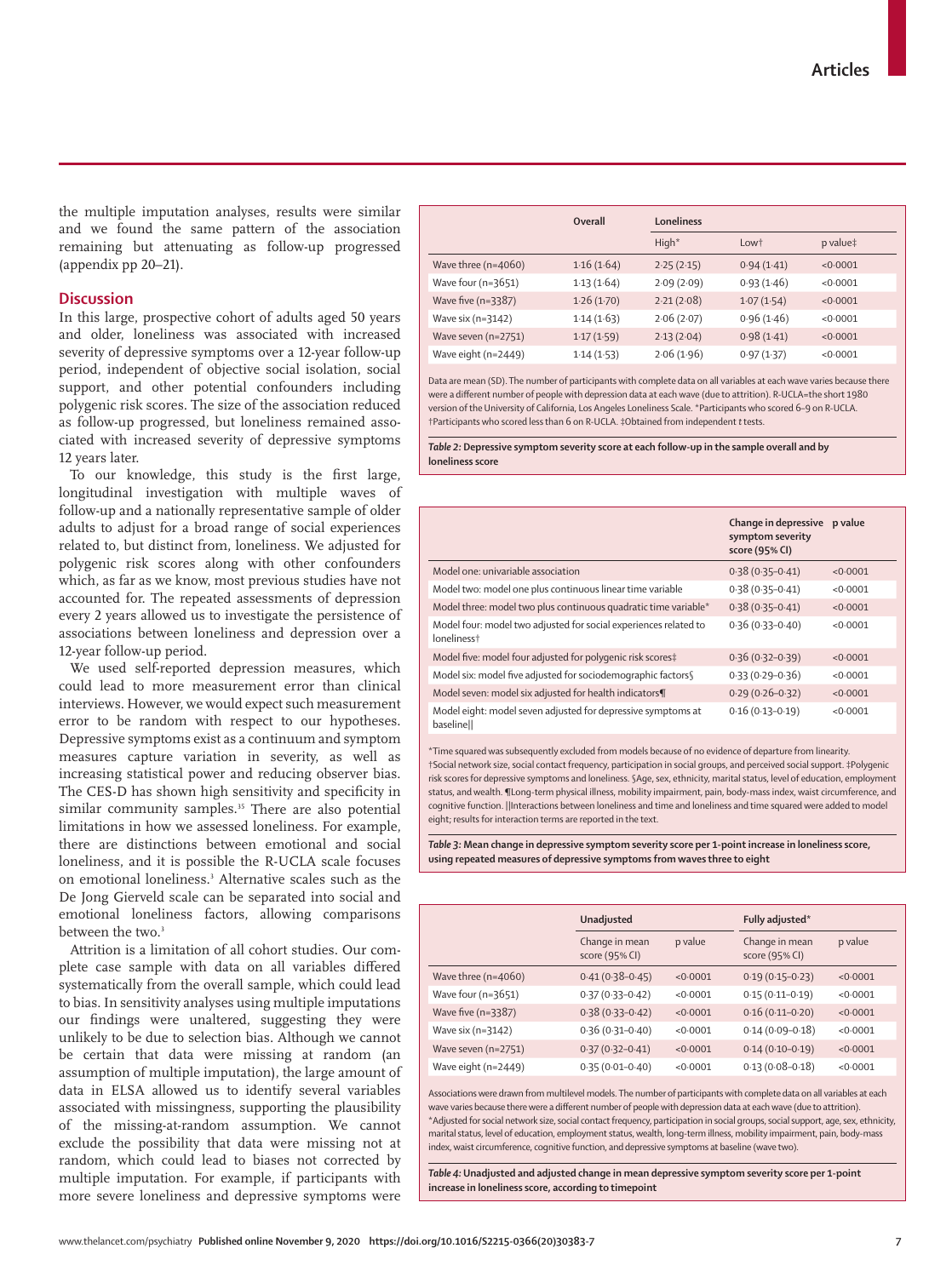more likely to drop out over time, and this was not corrected in imputations, it could have reduced the size of our associations or accounted for the decline in the association over time. Systematic attrition would affect the representativeness of the sample. In our imputations we used a population weight to increase representativeness, and this did not change our findings. Although broadly representative of the population of England, the proportion of ethnic-minority participants in ELSA was small, and in the sample we used for analyses, all participants were white. ELSA is also not representative of the institutionalised population of England.

Although we adjusted for a wide range of confounders, as with any observational study, we cannot exclude the possibility of residual confounding. Polygenic risk scores for depression and loneliness account for a modest proportion of genetic variance, and although our adjustment for these scores is a methodological advancement, we cannot exclude the possibility of residual genetic confounding. Another potential limitation is that some variables that were adjusted for at baseline, such as depressive symptoms and physical health problems, could have been mediators rather than confounders, which might have resulted in underestimation of associations between exposure and outcome. Adjusting for variables that might follow loneliness (and share common causes with depression) might also cause collider bias. However, collider bias is most likely to induce spurious associations or reverse the direction of associations, and we found no indications of this.

Although robust to adjustments, our effect sizes were modest and it is difficult to judge their potential clinical importance. Small effect sizes are, however, likely to be of clinical and public health importance when exposures and outcomes are common. We estimated a PAF for depression related to loneliness of 18% at the 1-year follow-up. This is noteworthy when the complexity of effect sizes is considered. Finally, although we were interested in the long-term association between loneliness and subsequent depression (to inform preventive interventions for depression, which are urgently needed), there is evidence of a bidirectional relationship between loneliness and depression.<sup>22,27,28</sup> This bidirectional relationship has implications for mechanisms and interventions, and further work on this issue is needed.

Our finding that loneliness is associated with increased risk of subsequent depressive symptoms is consistent with most other large population-based cohort studies.<sup>19,25-28</sup> The finding is inconsistent with one study, which used a 7-year follow-up, although the cohort studied was relatively small and could have been statistically underpowered.<sup>29</sup>

Little is known about causal mechanisms underlying the association between loneliness and depression. Our observation that loneliness remained associated with depressive symptoms 12 years later could have arisen because the adverse consequences of loneliness persist,

because loneliness persists, or because depressive symptoms are often chronic. Loneliness is thought to involve a perceived absence of companionship, meaningful connections, sense of belonging, or empathic understanding. There is evidence that loneliness can lead to cognitive malfunctions, for example increased vigilance towards threatening social stimuli and negative cognitive biases.7 People who are lonely are more likely to anticipate negative social interactions, recall negative social memories, and make negative evaluations of themselves and the social context. Loneliness could be associated with the development of negative beliefs about one's self, which are associated with depression. Experiences of companionship, belongingness, and meaningful connections are usually rewarding, and reduced experience of social rewards has been associated with depression.<sup>41</sup> Loneliness might also have biological effects on the stress response that might increase risk of depression, for example impaired immune function or hypothalamic– pituitary–adrenal axis activity.

Clinicians should be aware of loneliness as a potential risk factor for depression, assess for signs of loneliness in older adults, and consider strategies to address this loneliness. Such strategies could include social prescribing, psychological therapies which target negative cognitions, social skills training, psychoeducation, and supported socialisation (offering people support and guidance to select and attend activities).<sup>4</sup> Many primary care clinicians feel that depression among older adults is attributable to loneliness or social isolation and that strategies to address this are scarce.<sup>42</sup> There is evidence that psychological therapies for loneliness are effective, especially those that target cognitive biases or attributional styles, although more evidence is needed.4

From a public health perspective, our findings suggest that interventions that reduce loneliness could prevent depressive symptoms or make them less severe in older adults. Such public health strategies include approaches that can be delivered to whole communities by local authorities, community-sector organisations, or charities. The approach might involve building community resources, strengthening networks within neighbourhoods, community connectors in primary care, or arts and sports-based approaches embedded in communities.<sup>4</sup> There is also evidence that new technologies and community-engaged arts interventions could be promising tools to reduce loneliness in older populations.<sup>43</sup> Our evidence suggests that building relationships and meaningful connections should be a key part of these strategies.

In conclusion, loneliness was associated with increased risk of subsequent depression or increased depressive symptom severity, independent of other aspects of social relationships (ie, even among people who were not socially isolated or who felt socially supported), and that this increased risk persisted for up to 12 years after loneliness was reported. Interventions that target social isolation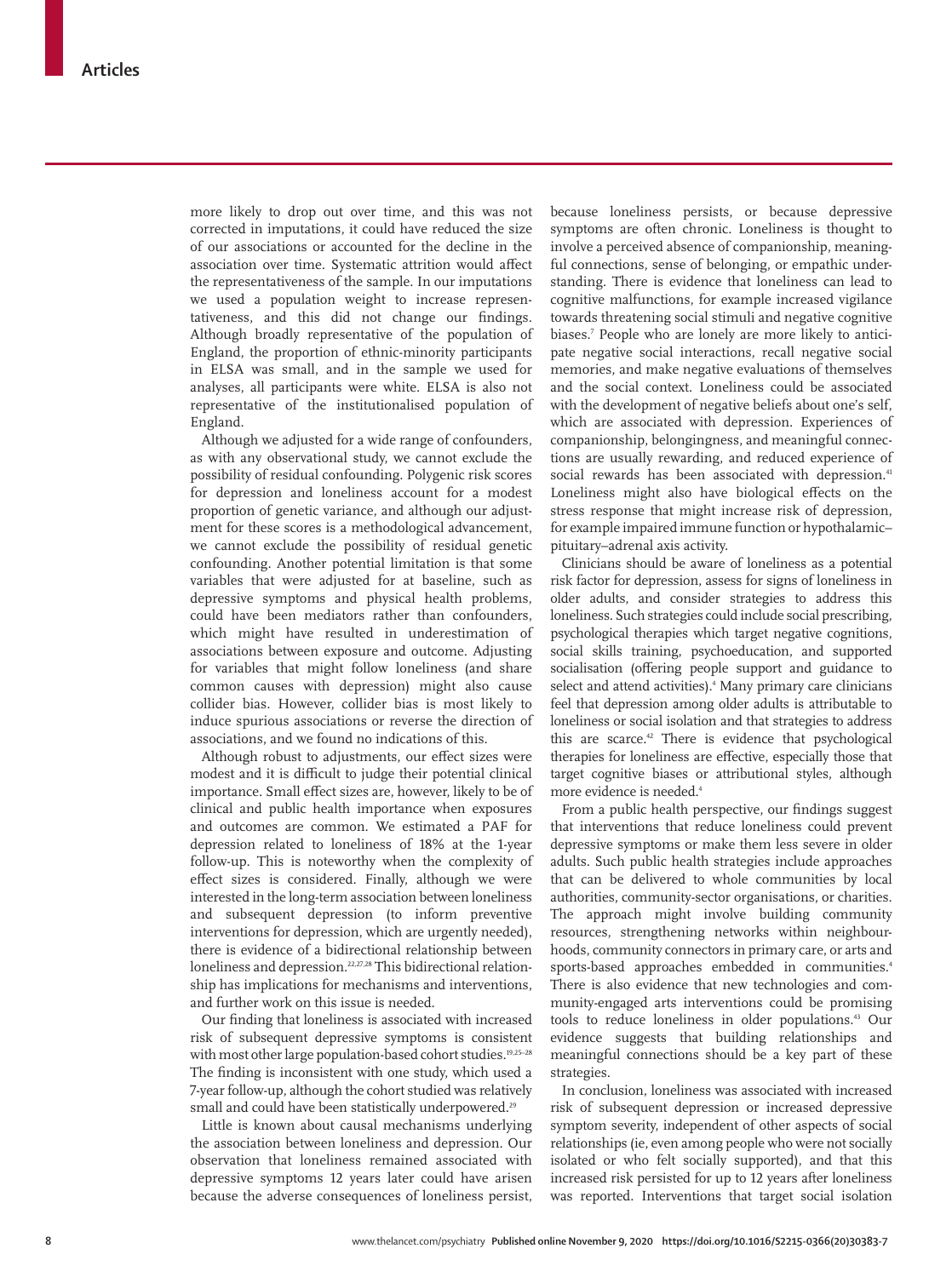and social support could reduce loneliness by improving the quality of relationships and increasing companionship, meaningful connections, belongingness, and empathic understanding. Although tackling loneliness effectively will be a complex task, it has important potential to reduce or even prevent future depressive symptoms in older adults.

## **Contributors**

GeL, SLL, and EP conceptualised the manuscript, with input from all authors. GeL and SLL designed the study and wrote the statistical analysis plan, with input from all authors. GeL and SLL analysed the data and drafted the first version of the manuscript. All authors read, drafted, and critically revised the whole report. GeL acts as guarantor for the manuscript.

#### **Declaration of interests**

GeL, AP, and SJ report grants from the UK Research and Innovation (UKRI) Loneliness and Social Isolation in Mental Health Network, outside the submitted work. ASo reports grants from Wellcome Trust, outside the submitted work. OA is funded by the National Institute for Health Research (NIHR; post-doctoral fellowship 2018-11-ST2-020). All other authors declare no competing interests.

#### **Data sharing**

ELSA data, including individual participant data and data dictionaries, are publicly available. Researchers can download de-identified ELSA data from all waves, including the Health Survey for England, from the UK Data Service.

#### **Acknowledgments**

ELSA was developed by a team of researchers based at University College London, NatCen Social Research, the Institute for Fiscal Studies, and the University of Manchester. The data were collected by NatCen Social Research. The study is funded by the National Institute on Aging (grant R01AG17644) and by a consortium of UK Government departments coordinated by the NIHR. EP, SJ, GeL, FM, AP, FS, ASo, and GlL receive funding from the NIHR University College London Hospitals Biomedical Research Centre; EP, SJ, and AP are funded by the UKRI Loneliness and Social Isolation in Mental Health Network. The views expressed in this publication are those of the authors and not necessarily those of the National Health Service, NIHR, or Department of Health and Social Care.

#### **References**

- 1 Rodda J, Walker Z, Carter J. Depression in older adults. *BMJ* 2011; **343:** d5219.
- 2 Yu B, Zhang X, Wang C, Sun M, Jin L, Liu X. Trends in depression among adults in the United States, NHANES 2005–2016. *J Affect Disord* 2020; **263:** 609–20.
- 3 Wang J, Lloyd-Evans B, Giacco D, et al. Social isolation in mental health: a conceptual and methodological review. *Soc Psychiatry Psychiatr Epidemiol* 2017; **52:** 1451–61.
- 4 Mann F, Bone JK, Lloyd-Evans B, et al. A life less lonely: the state of the art in interventions to reduce loneliness in people with mental health problems. *Soc Psychiatry Psychiatr Epidemiol* 2017; **52:** 627–38.
- Victor CR, Yang K. The prevalence of loneliness among adults: a case study of the United Kingdom. *J Psychol* 2012; **146:** 85–104.
- 6 Russell DW. UCLA Loneliness Scale (version 3): reliability, validity, and factor structure. *J Pers Assess* 1996; **66:** 20–40.
- Hawkley LC, Cacioppo JT. Loneliness matters: a theoretical and empirical review of consequences and mechanisms. *Ann Behav Med* 2010; **40:** 218–27.
- 8 Erzen E, Çikrikci Ö. The effect of loneliness on depression: a meta-analysis. *Int J Soc Psychiatry* 2018; **64:** 427–35.
- Luanaigh CÓ, Lawlor BA. Loneliness and the health of older people. *Int J Geriatr Psychiatry* 2008; **23:** 1213–21.
- 10 Barger SD, Messerli-Bürgy N, Barth J. Social relationship correlates of major depressive disorder and depressive symptoms in Switzerland: nationally representative cross sectional study. *BMC Public Health* 2014; **14:** 273.
- 11 Beutel ME, Klein EM, Brähler E, et al. Loneliness in the general population: prevalence, determinants and relations to mental health. *BMC Psychiatry* 2017; **17:** 97.
- 12 Carandang RR, Shibanuma A, Kiriya J, et al. Determinants of depressive symptoms in Filipino senior citizens of the communitybased ENGAGE study. *Arch Gerontol Geriatr* 2019; **82:** 186–91.
- 13 Richard A, Rohrmann S, Vandeleur CL, Schmid M, Barth J, Eichholzer M. Loneliness is adversely associated with physical and mental health and lifestyle factors: results from a Swiss national survey. *PLoS One* 2017; **12:** e0181442.
- Singh A, Misra N. Loneliness, depression and sociability in old age. *Ind Psychiatry J* 2009; **18:** 51–55.
- 15 Peltzer K, Pengpid S. Loneliness correlates and associations with health variables in the general population in Indonesia. *Int J Ment Health Syst* 2019; **13:** 24.
- Theeke LA. Sociodemographic and health-related risks for loneliness and outcome differences by loneliness status in a sample of U.S. older adults. *Res Gerontol Nurs* 2010; **3:** 113–25.
- 17 Gan P, Xie Y, Duan W, Deng Q, Yu X. Rumination and loneliness independently predict six-month later depression symptoms among Chinese elderly in nursing homes. *PLoS One* 2015; **10:** e0137176.
- Tiikkainen P, Heikkinen R-L. Associations between loneliness, depressive symptoms and perceived togetherness in older people. *Aging Ment Health* 2005; **9:** 526–34.
- 19 Cacioppo JT, Hawkley LC, Thisted RA. Perceived social isolation makes me sad: 5-year cross-lagged analyses of loneliness and depressive symptomatology in the Chicago Health, Aging, and Social Relations Study. *Psychol Aging* 2010; **25:** 453–63.
- 20 Holvast F, Burger H, de Waal MMW, van Marwijk HWJ, Comijs HC, Verhaak PFM. Loneliness is associated with poor prognosis in late-life depression: longitudinal analysis of the Netherlands study of depression in older persons. *J Affect Disord* 2015; **185:** 1–7.
- 21 McHugh Power J, Hannigan C, Hyland P, Brennan S, Kee F, Lawlor BA. Depressive symptoms predict increased social and emotional loneliness in older adults. *Aging Ment Health* 2020; **24:** 110–18.
- 22 Cacioppo JT, Hughes ME, Waite LJ, Hawkley LC, Thisted RA. Loneliness as a specific risk factor for depressive symptoms: cross-sectional and longitudinal analyses. *Psychol Aging* 2006; **21:** 140–51.
- 23 Button KS, Ioannidis JPA, Mokrysz C, et al. Power failure: why small sample size undermines the reliability of neuroscience. *Nat Rev Neurosci* 2013; **14:** 365–76.
- Sjöberg L, Östling S, Falk H, Sundh V, Waern M, Skoog I. Secular changes in the relation between social factors and depression: a study of two birth cohorts of Swedish septuagenarians followed for 5 years. *J Affect Disord* 2013; **150:** 245–52.
- 25 Beutel ME, Brähler E, Wiltink J, et al. New onset of depression in aging women and men: contributions of social, psychological, behavioral, and somatic predictors in the community. *Psychol Med* 2019; **49:** 1148–55.
- 26 Domènech-Abella J, Mundó J, Haro JM, Rubio-Valera M. Anxiety, depression, loneliness and social network in the elderly: longitudinal associations from The Irish Longitudinal Study on Ageing (TILDA). *J Affect Disord* 2019; **246:** 82–88.
- Luo Y, Hawkley LC, Waite LJ, Cacioppo JT. Loneliness, health, and mortality in old age: a national longitudinal study. *Soc Sci Med* 2012; **74:** 907–14.
- 28 Hsueh YC, Chen CY, Hsiao YC, Lin CC. A longitudinal, cross-lagged panel analysis of loneliness and depression among community-based older adults. *J Elder Abuse Negl* 2019; **31:** 281–93.
- 29 Stessman J, Rottenberg Y, Shimshilashvili I, Ein-Mor E, Jacobs JM. Loneliness, health, and longevity. *J Gerontol A Biol Sci Med Sci* 2014; **69:** 744–50.
- 30 Sullivan PF, Neale MC, Kendler KS. Genetic epidemiology of major depression: review and meta-analysis. *Am J Psychiatry* 2000; **157:** 1552–62.
- 31 Boomsma DI, Willemsen G, Dolan CV, Hawkley LC, Cacioppo JT. Genetic and environmental contributions to loneliness in adults: the Netherlands twin register study. *Behav Genet* 2005; **35:** 745–52.
- 32 Day FR, Ong KK, Perry JRB. Elucidating the genetic basis of social interaction and isolation. *Nat Commun* 2018; **9:** 2457.
- 33 Lewis CM, Vassos E. Polygenic risk scores: from research tools to clinical instruments. *Genome Med* 2020; **12:** 44.
- 34 Steptoe A, Breeze E, Banks J, Nazroo J. Cohort profile: the English longitudinal study of ageing. *Int J Epidemiol* 2013; **42:** 1640–48.